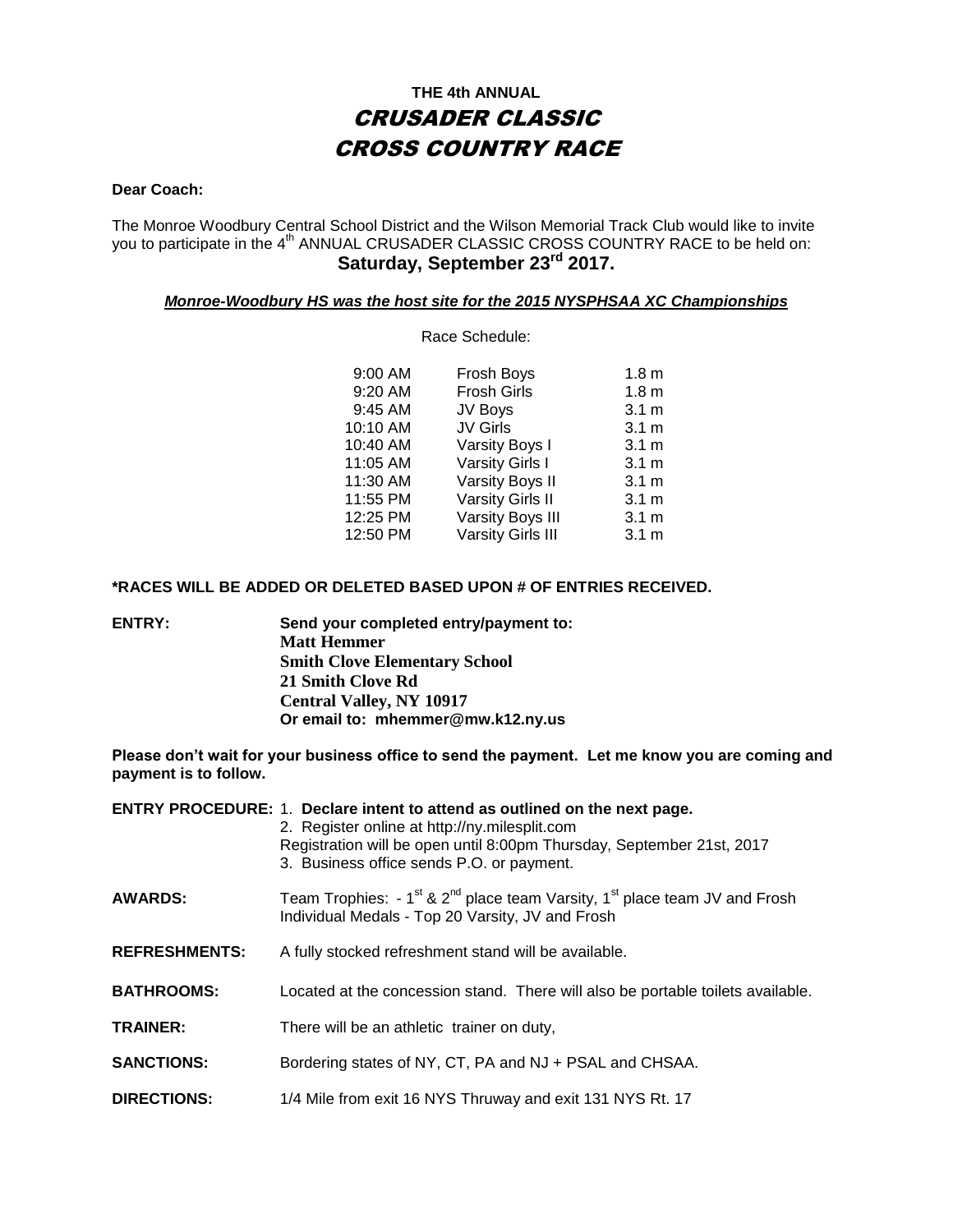## **THE 4th ANNUAL** CRUSADER CLASSIC CROSS COUNTRY RACE

*ENTRY DEADLINE: Early Bird Pricing Declaration: Form, Email, or Hard Copy submitted by 8/14/ 17* Full Pricing: Form, email or hard copy due by Monday, September 18th 2017 Register online at http://ny.milesplit.com Registration will be open until Thursday, September 21st, 2017

**FEES:** All fees are based off ENTRY and not participation.

#### **BLANKET PRICING**

| <b>EARLY BIRD PRICING</b> -- Schools who commit to attend before 8/14/17 |       |                |        |                                          |
|--------------------------------------------------------------------------|-------|----------------|--------|------------------------------------------|
|                                                                          |       | Boys: \$100.00 | Girls: | \$100.00                                 |
| <b>ENRTIES RECEIVED AFTER 8/14/17</b>                                    |       |                |        |                                          |
|                                                                          | Bovs: | \$125.00       | Girls: | \$125,00                                 |
| TEAM AND INDIVIDUAL PRICING                                              |       |                |        |                                          |
| Varsity team of 5-10                                                     | Boys: | \$75.00        | Girls: | \$75.00                                  |
| Individuals ( <i>max 4</i> )                                             | Boys: |                |        | \$15.00 per ind. Girls: \$15.00 per ind. |
| Varsity races are 10 runners only. All others are unlimited.             |       |                |        |                                          |

**You must use the blanket fee to enter JV and Freshman races**.

Checks payable to: **WILSON MEMORIAL TRACK CLUB**

Wilson Memorial Track Club is a non-profit organization W-9 available upon request.

## **Declaration Options:**

1) Go to [www.purplepridexc.us](http://www.purplepridexc.us/) - Click on the Crusader Classic Link on the Main Page to declare your intent to enter the meet

Or

2) Fill in the next page of this document and either scan and e-mail it to [mhemmer@mw.k12.ny.us](mailto:mhemmer@mw.k12.ny.us) or mail it to:

Matt Hemmer Smith Clove Elementary 21 Smith Clove Rd Central Valley, NY 10917

Questions can be answered by e-mailing or calling 845-551-1358